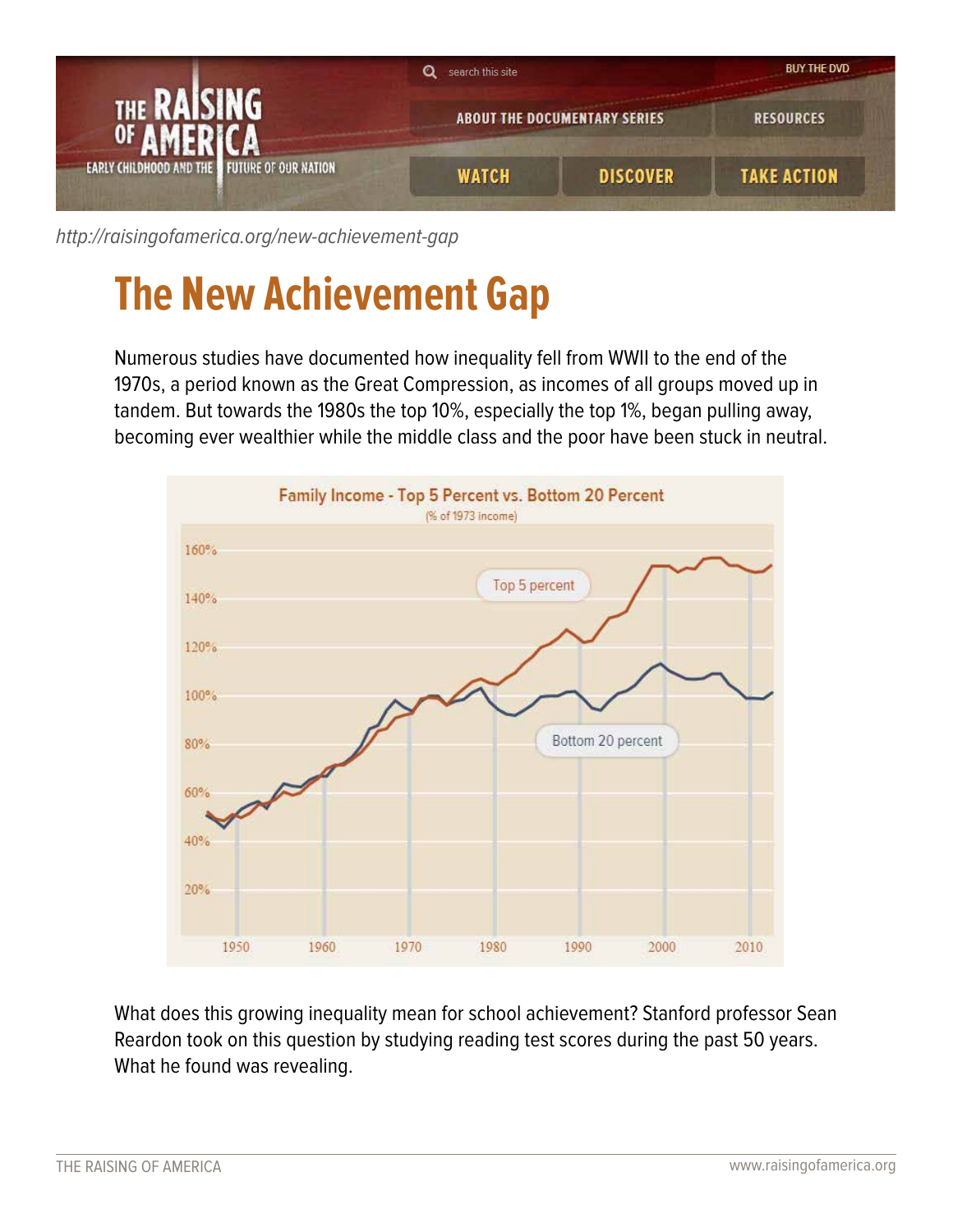

The gaps in test scores between rich, middle income and low income children remained about the same from the mid-1940s to the mid-70s. That was the period when economic inequality in the U.S. fell and the U.S invested huge sums in public education, including community colleges and universities.

Then the gaps started widening. By 2010, the rich-poor test score gap had grown 40% larger than it was in 1970, mirroring the growth in economic inequality. No surprise.

But Reardon noticed something else. By 2010, the test score gap between children of the rich and the children of the middle class was even wider than the gap between the middle class and the poor.

Just as most of the nation's wealth growth was captured by the elite and not the middle class during the past four decades or so, so too did their children capture most of the gains in test scores.

It starts in infancy. As The Raising of America indicates, growing stressors on middle and low income families means that the affluent, on average, can more readily provide their babies and toddlers the safe, secure and responsive experiences and environments life which provide the foundation for later classroom success.